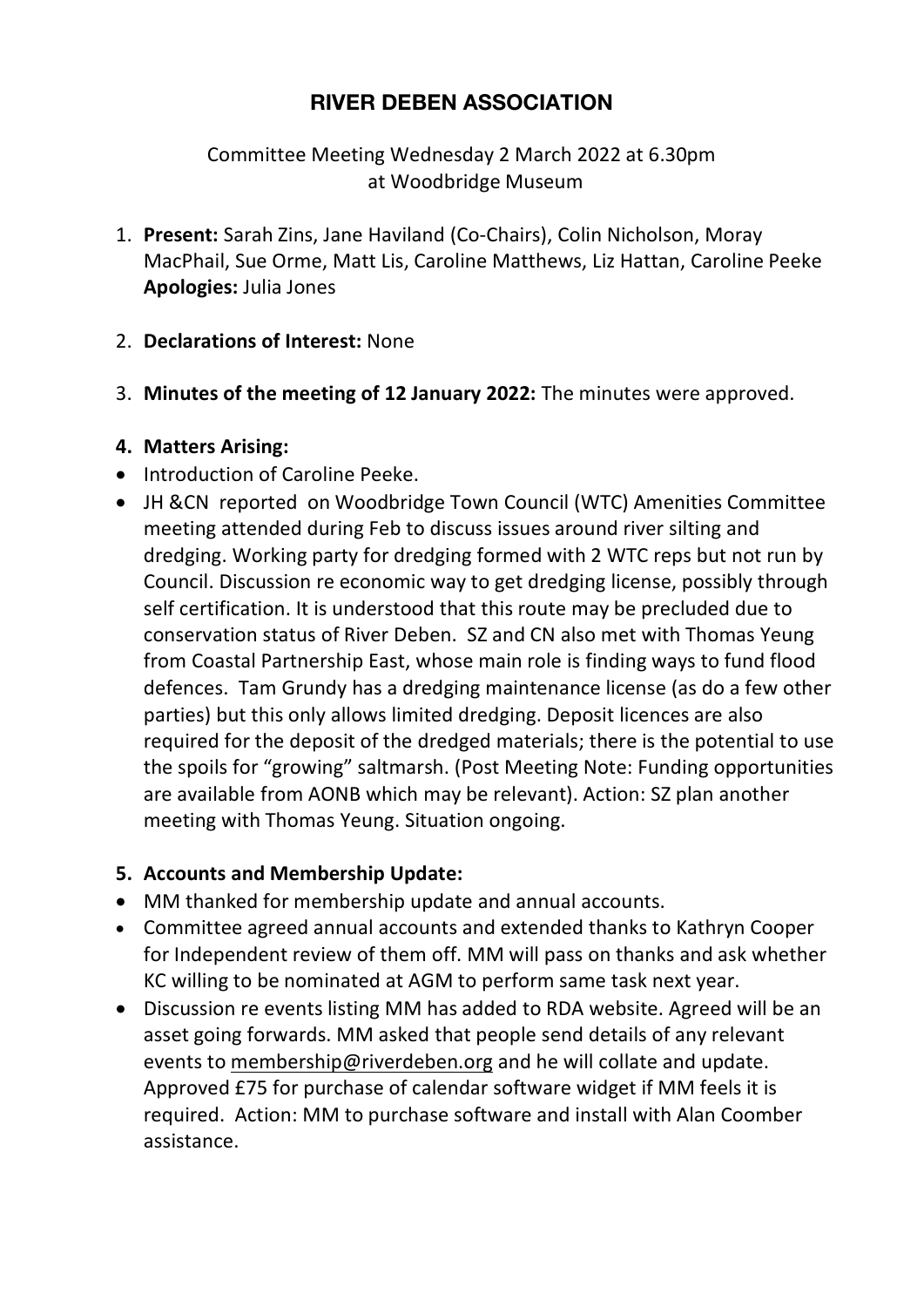• QR code posts - agreed to go ahead with 20 plaques @ £6 each, with wording Discover the River Deben. Need to identify sites for posts to hold plaques. Action: All

#### **6. Report from the Nature and Conservation Sub-Committee:**

- Fish survey Richard Verrill has sent dates to Steve Colclough and is liaising with DEP but will go ahead without them if necessary. Any requests for volunteers will be made via Bits & Bobs.
- SZ has incorporated comments into Wild Swimming Guide. Committee agreed £60 for Claudia Myatt £60 to illustrate it. Action: SZ to ask CM to illustrate it and then issue to boat clubs etc.

#### **7. Planning Applications:**

- SO reported that an objection has been made to BSR Park Farm Solar Park ( DC/21/5550/FUL ) It would be in the river valley, parts of it in the flood plain and in full view of footpaths.
- SO also reported that she is watching a withdrawn housing application near Kyson school and some activity on Offshore Windfarm cable routes but the details are not yet clear. Action: SO

### **8. DEP Update:**

- SZ reported there is money for one more monitoring post. Kyson Point has been suggested to the DEP because there's good footfall, river activity and wildlife but permission is required. Action: Determine Landowner and seek consent – SZ/ML
- CN mentioned the Deben Soundings Walk with interesting talk at Waldringfield SC by Jon Wilkins – head of Waldringfield Flood Defence Group.
- SZ reported that discussions re FC1 are ongoing. Proposal for model run by EA to ascertain correct height. We understand that design cannot allow extra height for settling so therefore need a design which won't settle. Action: SZ and JH to keep watching brief with LH and CN to attend DEP meeting in March.

#### **9. Feedback from Heritage Harbour Zoom:**

• Committee thanked Brian Corbett for an informative discussion. River Deben meets criteria for Heritage Harbour. After detailed consideration of the pros and cons of joining, it was agreed that the benefits may not be so relevant to our area, given the lack of development opportunities, so for time being the RDA will keep watching brief to see how the initiative develops. Action – SZ to report back to Brian Corbett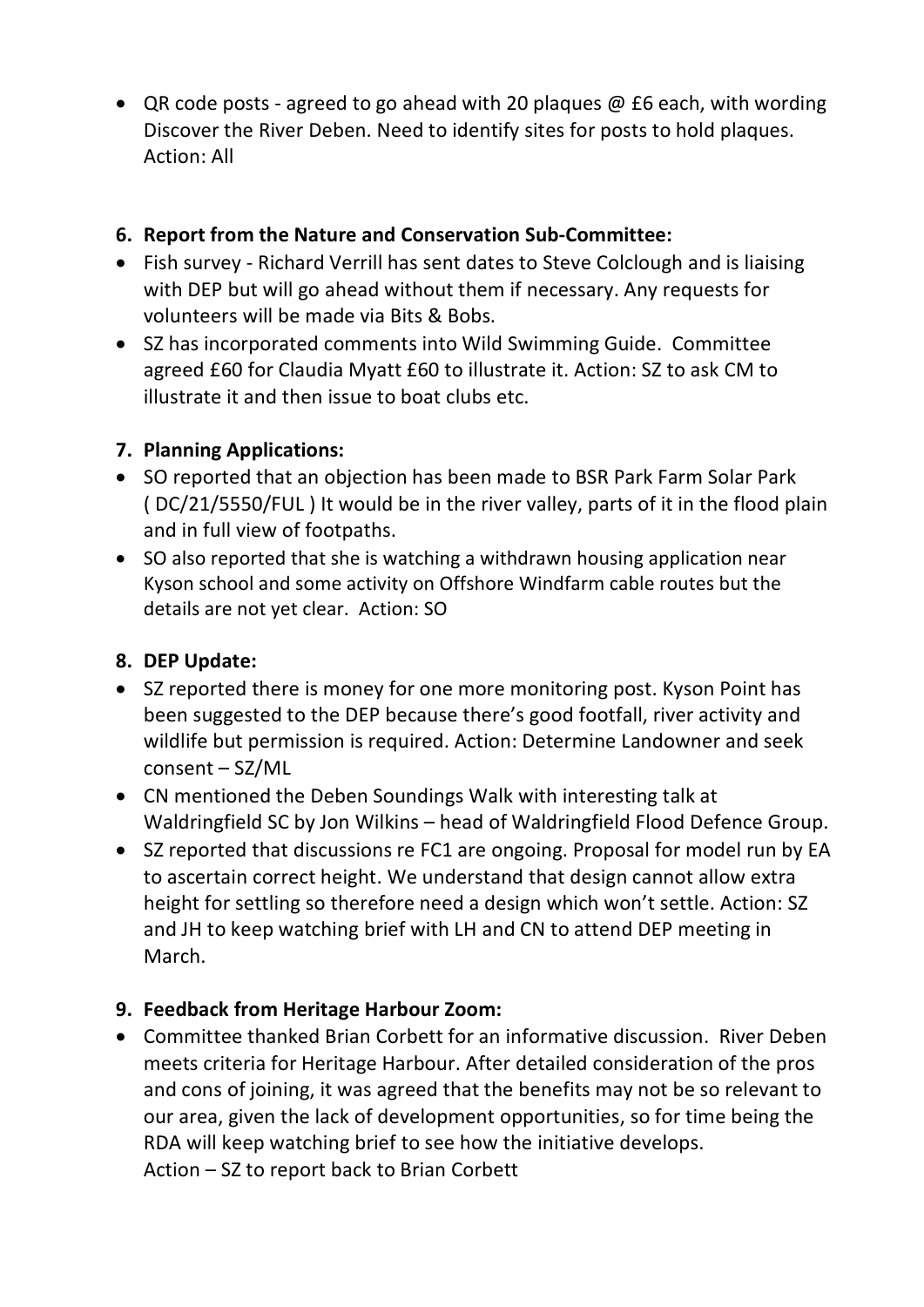#### **10. Spring Magazine:**

- Needs to arrive with members by 27.3.22. So aim to send by 20/3/22.
- Same number to be printed as last time.
- ML/CP/MM/SZ all available for envelope stuffing.
- SZ will take care of franking with Barker Gotelee (thanks as usual).

### **11.Constitution:**

- Committee thanked CN for all his work on reviewing the RDA structure. Agreed no changes required at this juncture.
- JH to draft summary of changes to Constitution which will be included in insert to be sent with the Deben magazine prior to the AGM. Action: JH
- Revised constitution with summary of changes to be published on RDA website and an email to be sent informing members that it is there.
- Discussion of committee members comments on updated constitution. All sent to JH, ready for final version.
- Agreed to go ahead with insurance to cover Committee member liability. CN has one quote of £22 p.a. but is also waiting for another quote. Action: CN
- Agreed to introduce Vice Chair as an officer of the organisation and JH will propose LH for the role at the AGM. Action: JH

### **12.AGM:**

- Speaker confirmed as Andy Went, Project Officer and Conservation Volunteer Officer for Essex and Suffolk Rivers Trust. He will be talking about recent report on the state of our rivers.
- CP will sort out wine and glasses from Majestic once SZ/JH let her know what is required: Action: SZ to send SP details of refreshment details for meeting held in November.
- JH ask CM if the museum would be kind enough to lend the projector to the RDA for the AGM. Action: CM to ask.
- JH will get to the Community Hall in Woodbridge at 17.30 on 27 April to set up and would appreciate assistance.
- SZ and CM gave apologies for absence at AGM

#### 13. **AOB:**

- MM reminded people to send details of any local events for inclusion on Website to membership@riverdeben.org.
- MM requested use of RDA tables and boards at upcoming Eco Fair at Foxborrow Farm
- Accepted CP as co-opted new Hon Sec to be ratified at AGM.

## **14.Dates of next meetings:**